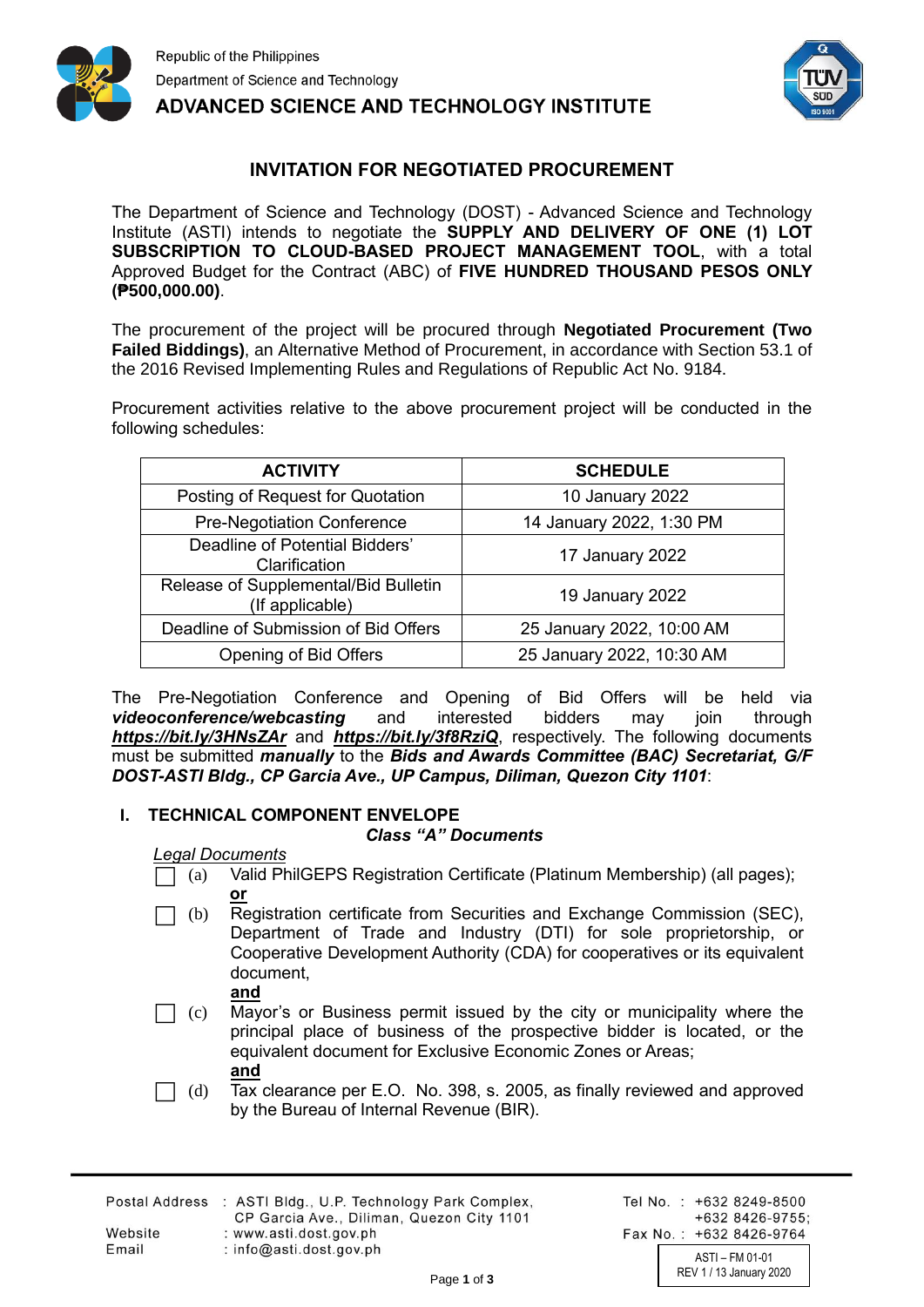#### *Technical Documents*

- ⬜ (e) Statement of the prospective bidder of all its ongoing government and private contracts, including contracts awarded but not yet started, if any, whether similar or not similar in nature and complexity to the contract to be bid; **and**
- ⬜ (f) Statement of the bidder's Single Largest Completed Contract (SLCC) similar to the contract to be bid, except under conditions provided for in Sections 23.4.1.3 and 23.4.2.4 of the 2016 revised IRR of RA No. 9184, within the relevant period as provided in the Bidding Documents; **and**
- $\Box$  (g) Original copy of Bid Security. If in the form of a Surety Bond, submit also a certification issued by the Insurance Commission; **or**

Original copy of Notarized Bid Securing Declaration; **and**

- $\Box$  (h) Conformity with the Technical Specifications, which may include production/delivery schedule, manpower requirements, and/or aftersales/parts, if applicable; **and**
- ⬜ (i) Original duly signed Omnibus Sworn Statement (OSS);
	- **and** if applicable, Original Notarized Secretary's Certificate in case of a corporation, partnership, or cooperative; or Original Special Power of Attorney of all members of the joint venture giving full power and authority to its officer to sign the OSS and do acts to represent the Bidder; **and**
	- ⬜ (j) Additional contract documents:
		- i. Proof of offers for manufacturer's supplied items containing all the technical information about the product, i.e., product brochures, unamended product literature, among others;
		- ii. Proof of warranty; and
		- iii. Duly accomplished Service Level Agreement.

## *Financial Documents*

- ⬜ (m) The Supplier's audited financial statements, showing, among others, the Supplier's total and current assets and liabilities, stamped "received" by the BIR or its duly accredited and authorized institutions, for the preceding calendar year which should not be earlier than two (2) years from the date of bid submission; **and**
- $\Box$  (n) The prospective bidder's computation of Net Financial Contracting Capacity (NFCC);

#### **or**

A committed Line of Credit from a Universal or Commercial Bank in lieu of its NFCC computation.

#### *Class "B" Documents*

 $\Box$  (o) If applicable, a duly signed joint venture agreement (JVA) in case the joint venture is already in existence;

## **or**

duly notarized statements from all the potential joint venture partners stating that they will enter into and abide by the provisions of the JVA in the instance that the bid is successful.

## **II. FINANCIAL COMPONENT ENVELOPE**

- ⬜ (a) Original of duly signed and accomplished Financial Bid Form; **and**
- ⬜ (b) Original of duly signed and accomplished Price Schedule(s).